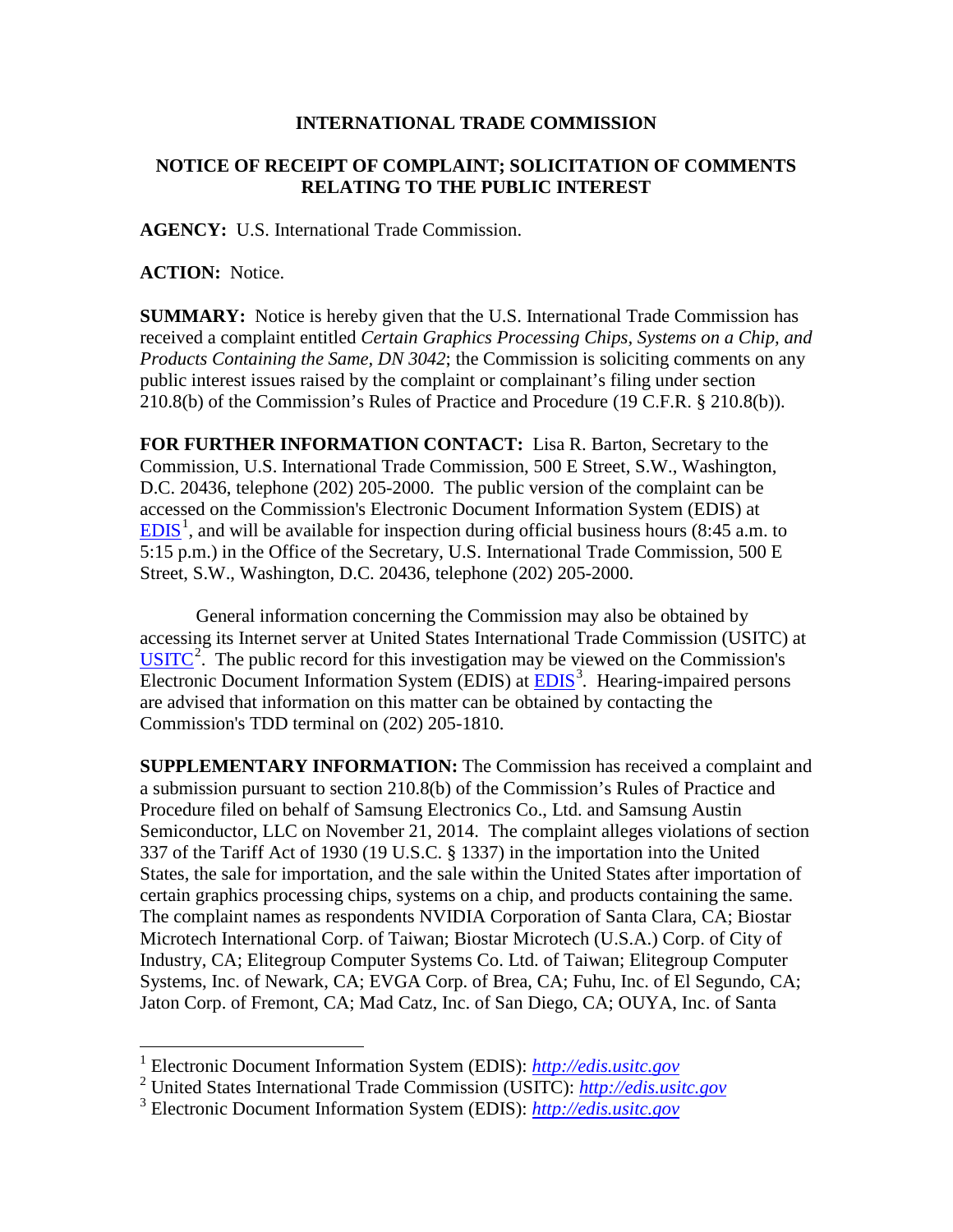Monica, CA; Sparkle Computer Co., Ltd. of Taiwan; Toradex, Inc. of Seattle, WA; Wikipad, Inc. of Westlake Village, CA; ZOTAC International (MCO) Ltd. of Hong Kong; and ZOTAC USA, Inc. of Chino CA. The complainant requests that the Commission issue an exclusion order, cease and desist orders, and a bond upon respondents' alleged infringing articles during the 60-day Presidential review period pursuant to 19 U.S.C. § 1337(j).

Proposed respondents, other interested parties, and members of the public are invited to file comments, not to exceed five (5) pages in length, inclusive of attachments, on any public interest issues raised by the complaint or section 210.8(b) filing. Comments should address whether issuance of the relief specifically requested by the complainant in this investigation would affect the public health and welfare in the United States, competitive conditions in the United States economy, the production of like or directly competitive articles in the United States, or United States consumers.

In particular, the Commission is interested in comments that:

- (i) explain how the articles potentially subject to the requested remedial orders are used in the United States;
- (ii) identify any public health, safety, or welfare concerns in the United States relating to the requested remedial orders;
- (iii) identify like or directly competitive articles that complainant, its licensees, or third parties make in the United States which could replace the subject articles if they were to be excluded;
- (iv) indicate whether complainant, complainant's licensees, and/or third party suppliers have the capacity to replace the volume of articles potentially subject to the requested exclusion order and/or a cease and desist order within a commercially reasonable time; and
- (v) explain how the requested remedial orders would impact United States consumers.

Written submissions must be filed no later than by close of business, eight calendar days after the date of publication of this notice in the *Federal Register*. There will be further opportunities for comment on the public interest after the issuance of any final initial determination in this investigation.

Persons filing written submissions must file the original document electronically on or before the deadlines stated above and submit 8 true paper copies to the Office of the Secretary by noon the next day pursuant to section 210.4(f) of the Commission's Rules of Practice and Procedure (19 C.F.R. § 210.4(f)). Submissions should refer to the docket number ("Docket No. 3042") in a prominent place on the cover page and/or the first